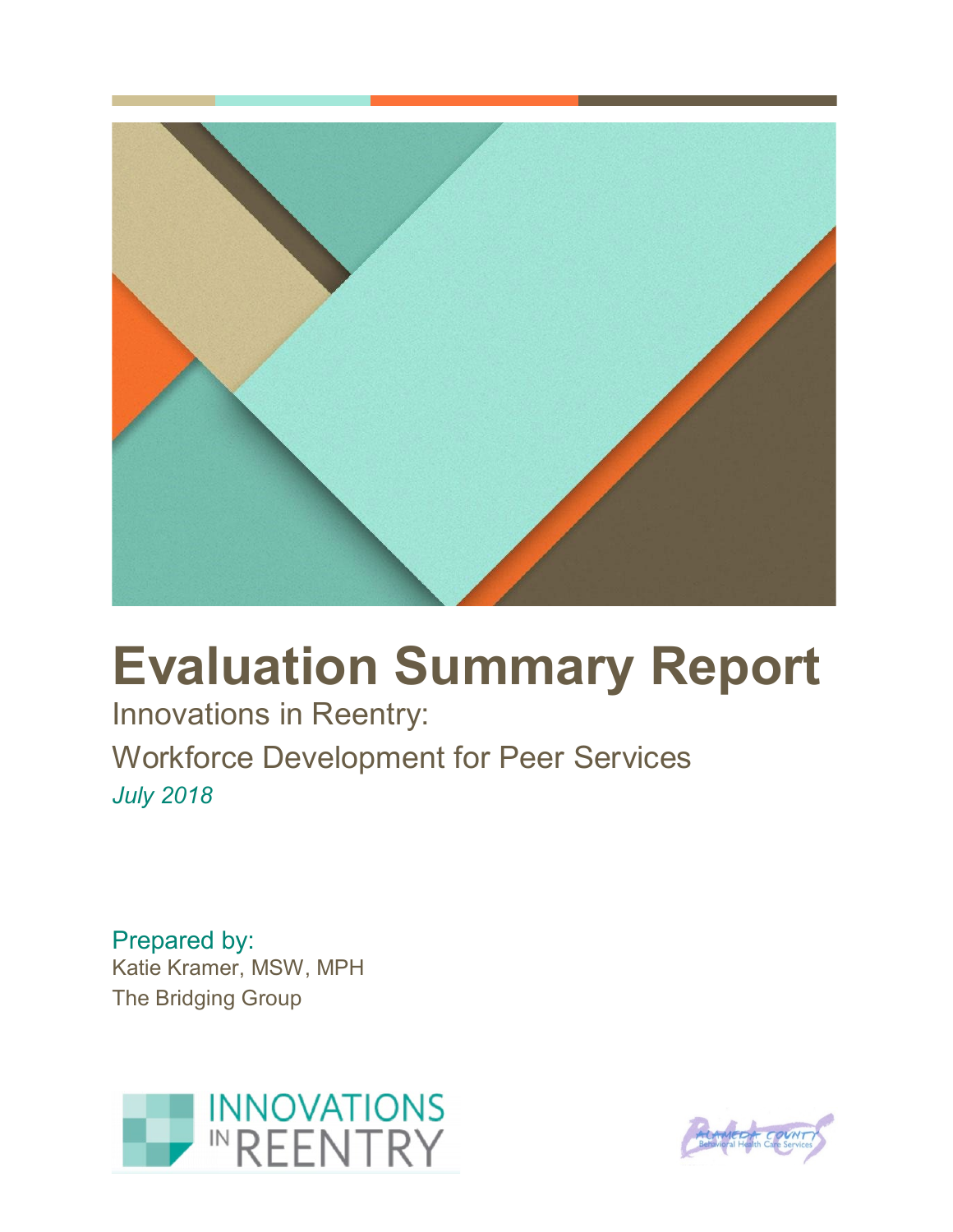# **Table of Contents**





and in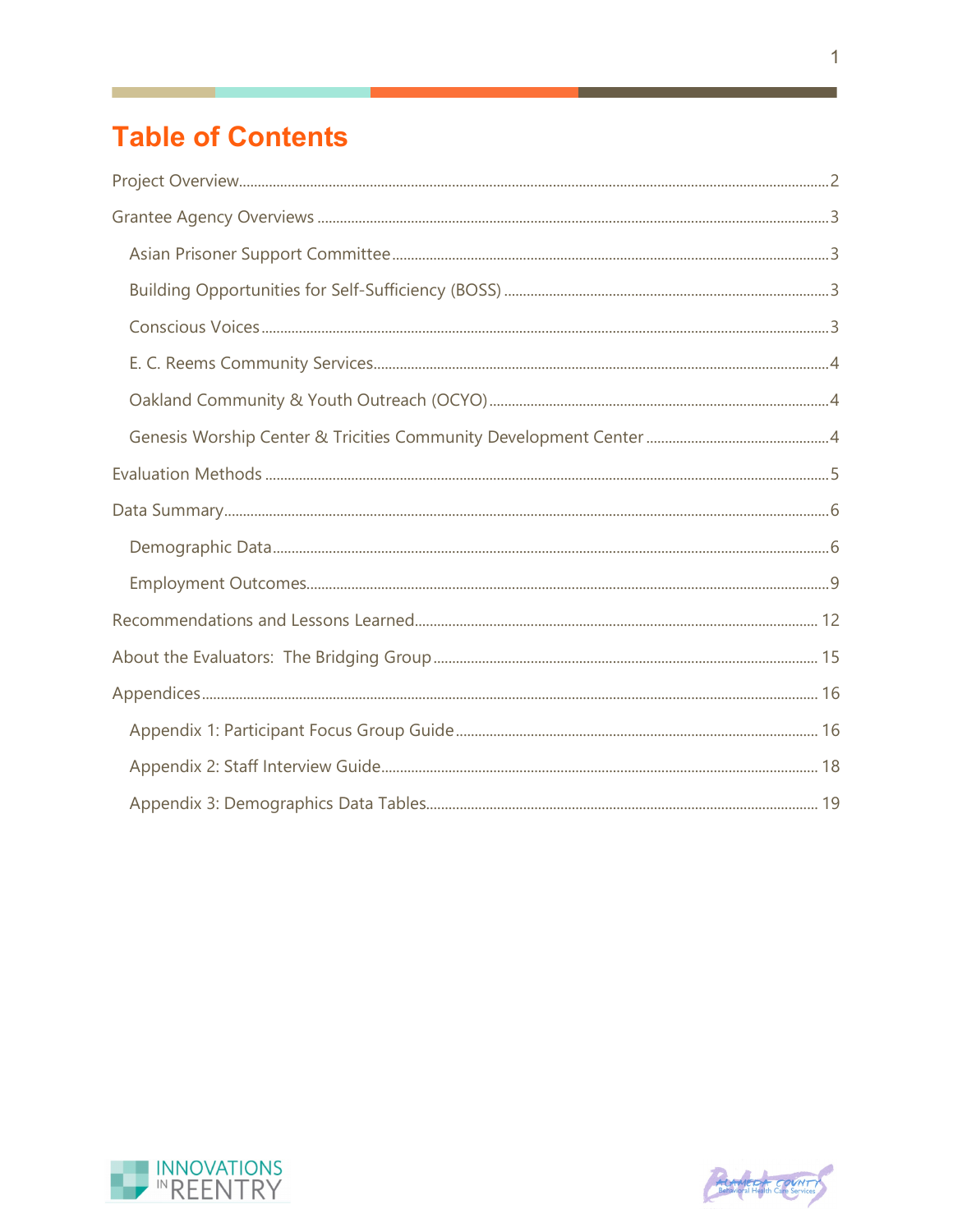## <span id="page-2-0"></span>**Project Overview**

Alameda County Behavioral Healthcare Services (BHCS) funded five projects for its Innovations in Reentry initiative under the category of "Workforce Development for Peer Services." These projects were tasked with developing effective and adoptable plans for incorporating formerly incarcerated individuals into the workforce of agencies and programs providing services to the reentry population. Agencies were funded to complete their innovation projects from July 1, 2016 – December 31, 2017. Table 1 provides an overview of the five funded projects. Support for the project was provided through the Mental Health Services Act (MHSA) and AB 109 funding.

| Table 1: Innovations in Reentry - Workforce Development for Peer Services Projects                 |                           |                                         |  |
|----------------------------------------------------------------------------------------------------|---------------------------|-----------------------------------------|--|
| <b>Agencies</b>                                                                                    | <b>Location</b>           | <b>Project Population</b>               |  |
| Asian Prisoner Support Committee &<br><b>Building Opportunities for Self-Sufficiency</b><br>(BOSS) | Oakland, CA               | Men and Women in<br>Reentry             |  |
| Oakland Community & Youth Outreach                                                                 | Oakland, CA               | Young Adults in<br>Reentry              |  |
| <b>Conscious Voices</b>                                                                            | Oakland, CA               | Women in Reentry                        |  |
| E. C. Reems Community Services                                                                     | Oakland, CA               | <b>Faith-based Women</b><br>in Reentry  |  |
| <b>Genesis Worship Center &amp; Tricities</b><br><b>Community Center</b>                           | Oakland and Newark,<br>СA | Faith-based Men and<br>Women in Reentry |  |

*"Mental health support, good mental health – that is the job readiness I need!.*

-Program Participant



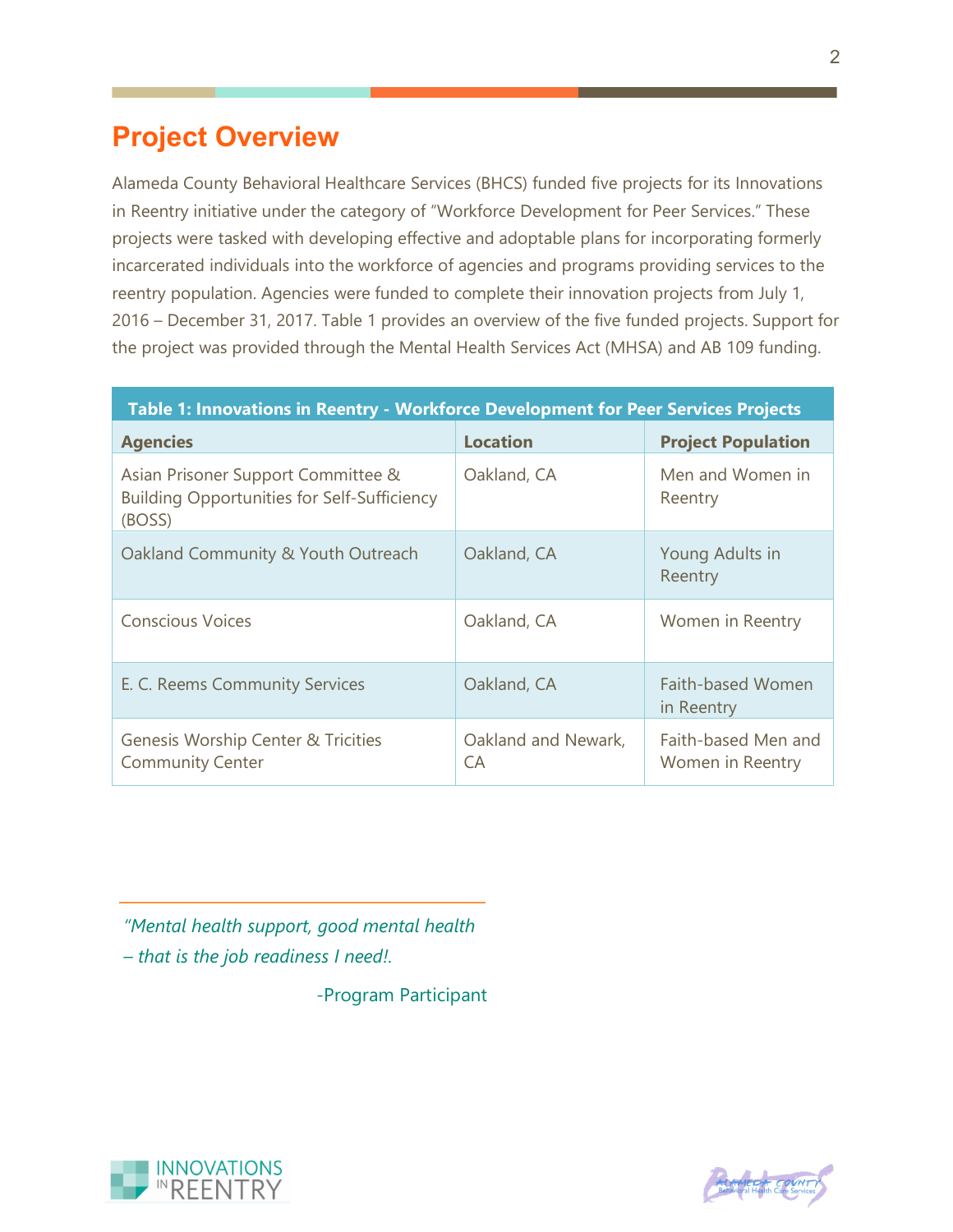## <span id="page-3-0"></span>**Grantee Agency Overviews**

#### <span id="page-3-1"></span>Asian Prisoner Support Committee

Asian Prisoner Support Committee seeks to address and challenge root causes of the mass incarceration crisis such as the deterioration of the educational system, the criminalization of youth, and the lack of access to resources for low-income

immigrants and communities. The mission of the Asian Prisoner Support Committee (APSC) is to provide support to Asian & Pacific Islander people in prison and jail and educate the broader community about the growing number of Asians & Pacific Islanders in the United States being imprisoned, detained, and deported.

#### <span id="page-3-2"></span>Building Opportunities for Self-Sufficiency (BOSS)

BOSS is an award-winning organization that helps people who are facing deep poverty and multiple special needs. BOSS

works one-on-one with each family and each individual to help them achieve stable income, permanent affordable housing, and lasting wellness. The mission of BOSS is to help homeless, poor, and disabled people achieve health and self-sufficiency, and to fight against the root causes of poverty and homelessness.

#### <span id="page-3-3"></span>Conscious Voices

Conscious Voices is dedicated to addressing the needs of **CONSCIOUS VOICES African American Well-Being Cente** 

African Americans through community defined strategies. Conscious Voices provides trauma informed mental health services to the community and offers training for providers seeking to be more effective by utilizing strategies designed to improve the safety, health, and mental health of everyone in the community. In 2013, Conscious Voices opened the African American Well-Being Center in Oakland, CA to provide individual and group mental health services and culturally informed clinical training to address the shortage of African American therapists in Alameda County.









3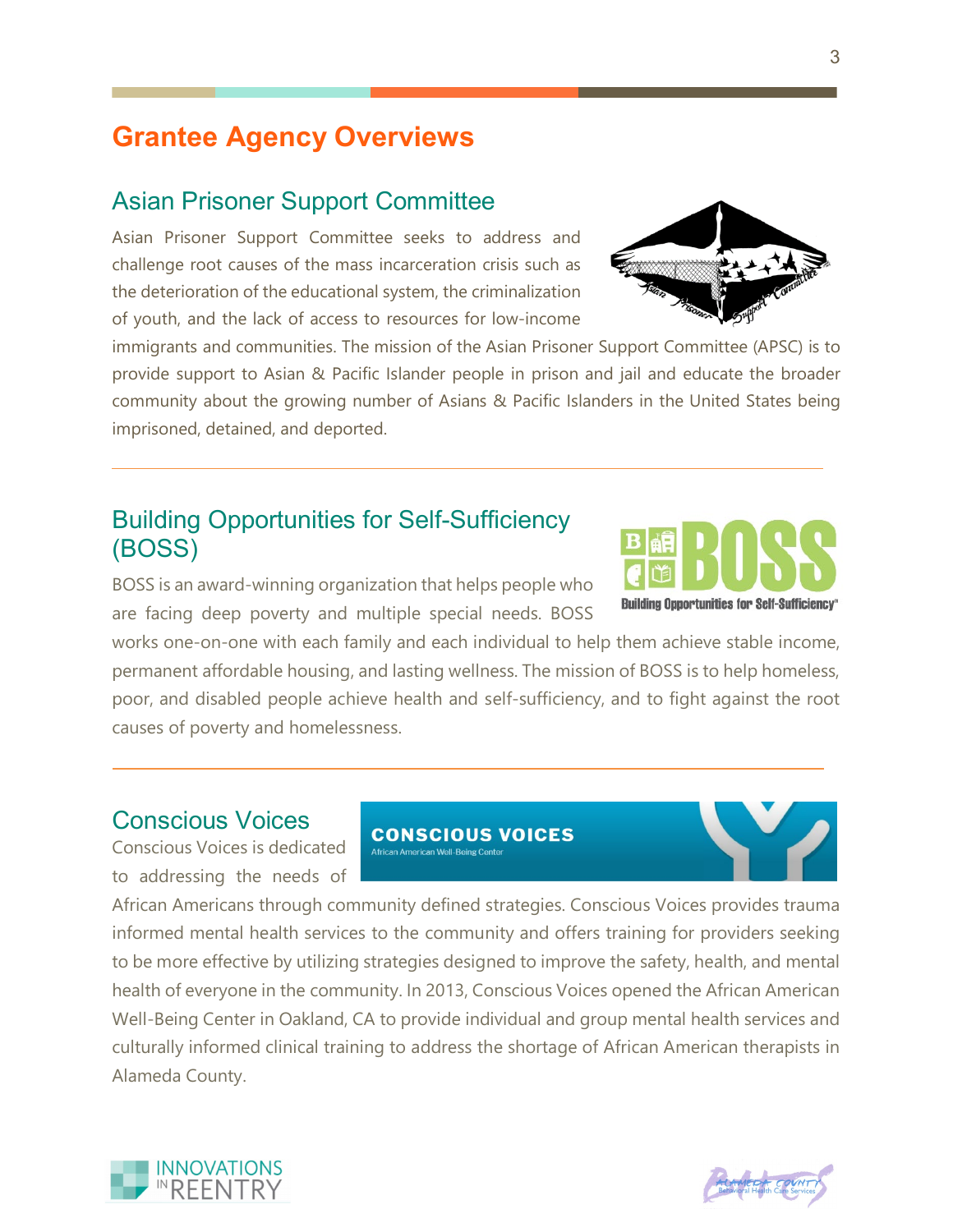## <span id="page-4-0"></span>E. C. Reems Community Services

E. C. Reems Community Services is a communitybased organization founded in 1989 to address the need for health, education, life skills, and workforce



#### <span id="page-4-1"></span>Oakland Community & Youth Outreach (OCYO)

Oakland Community & Youth Outreach (OCYO) helps saves lives and develop youth. On the frontlines to prevent violence and support youth to thrive, OCYO provides outreach, mentoring, case management, and support to high-risk youth and young adults throughout the City of Oakland. At the core of its service model, OCYO utilizes specially trained peer mentors – supportive



mentors who have similar life experiences to their mentees – a demonstrated effective program strategy used among reentry service providers nationally.

#### <span id="page-4-2"></span>Genesis Worship Center & Tricities Community Development Center



Academy in 2006. The mission of the Fresh Start Academy is to assist hard to serve youth and formerly incarcerated people living in the Oakland area by providing employment, mentoring and educational assistance.

**Tricities Community Development Center** is a community-based organization building partnerships to serve groups that fall into low and low moderate income and other individual circumstances that place citizens in various at-risk categories such as: homeless, unemployed, seniors, single parents, former gang members, substance abusers, and people reentering the community after incarceration who reside in the cities of Newark, Union City and Fremont, California (Tri-Cities). Tricities mission is to help move in a positive direction towards achievement in healthy lifestyle choices, job readiness, and family economics and education.





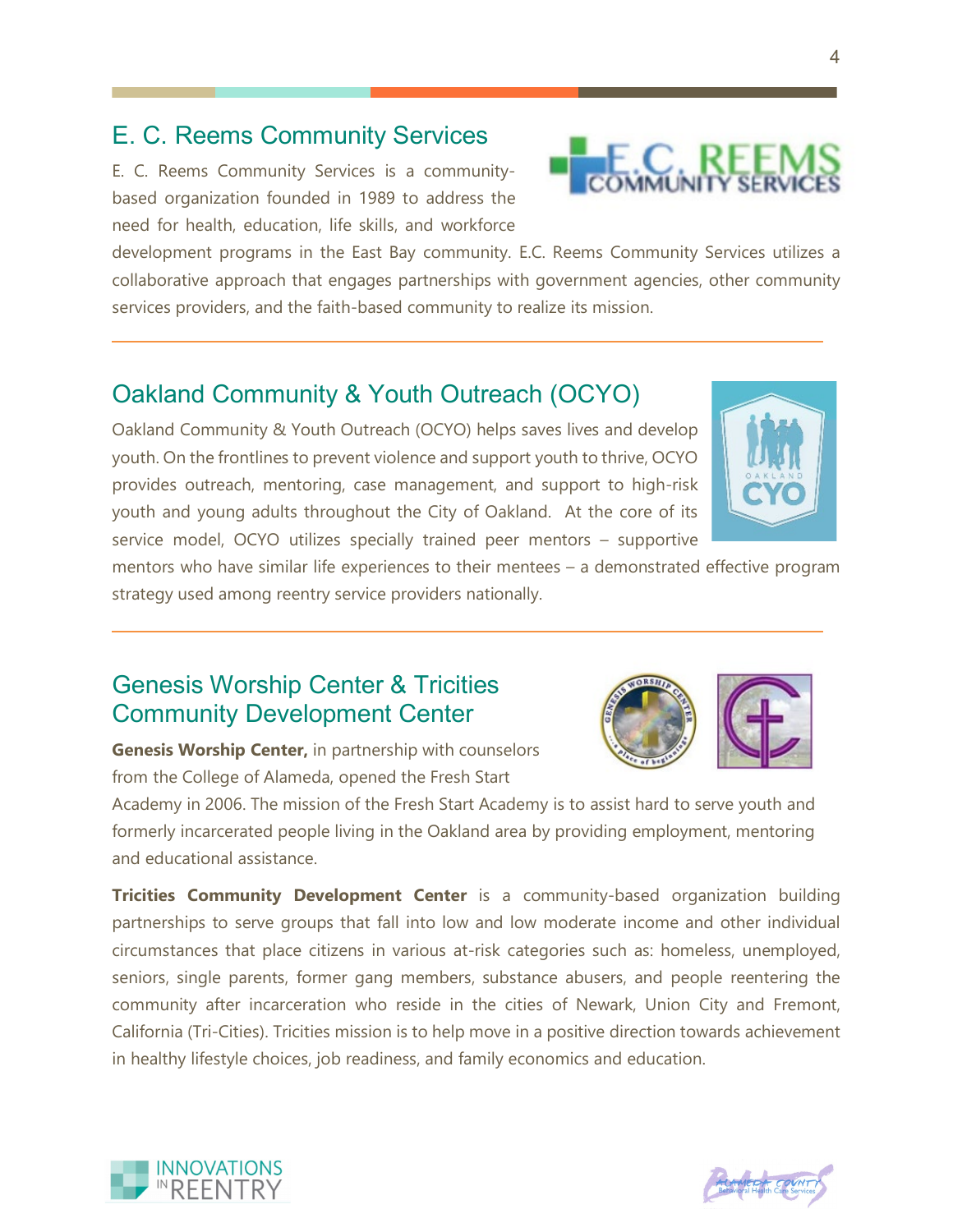## <span id="page-5-0"></span>**Evaluation Methods**

In January 2018, ACBHCS contracted with The Bridging Group (TBG) to complete a small-scale retrospective program and outcome evaluation for the five innovation grantees funded to create projects on workforce development for peer services. The following activities were completed as a part of this evaluation:

- 1) **Participant Focus Groups:** Focus groups were completed with a total of 13 program participants representing four of the five program sites. Participants were people who: a) had successfully completed or participated in the IiR program, b) gave permission to be audio recorded during the focus group, and c) could speak or understand English at a level sufficient to participate in an English-speaking focus group. The focus groups lasted 1-hour, and participants received a \$20 Visa gift card at the end of the group to acknowledge them for their participation. *See Appendix 1 for Participant Focus Group Guide.*
- 2) **Staff Interviews:** Interviews were completed with 15 key staff representing all five of the program sites. Staff were selected for interviews because they were involved in the design, implementation or supervision of their Innovations program. The staff interviews lasted 1 – 1 1/2 hours. *See Appendix 2 for Staff Interview Guide.*
- 3) **Quantitative Data Cleaning and Analysis:** Data consultations were completed with staff at each of the five program sites who were responsible for data entry and reporting to the County. Consultations were used to review submitted data and ensure data accurately reflected participant demographics and employment outcomes for each site.

This report provides a presentation of quantitative data reported to the County, a summary of the qualitative data collected through participant focus groups and staff interviews, and a set of lessons learned and recommendations to inform future innovations funding initiatives.

> *"I was only robbing banks because I was sick of seeing my family do so bad….I don't rob banks anymore, not because I am scared, because I am not a bank robber anymore. This program helped me see a life bigger than that."* - Program Participant



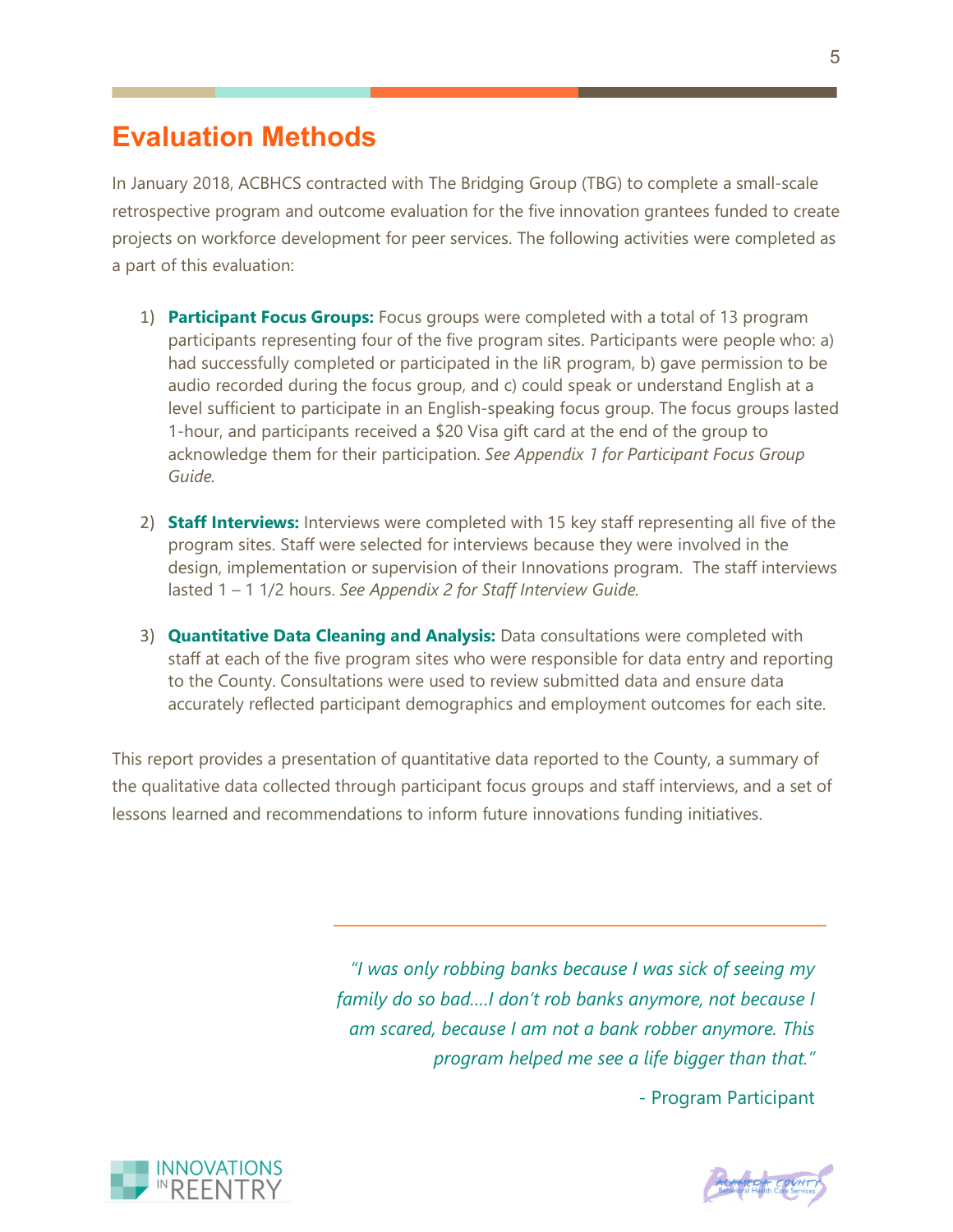## <span id="page-6-0"></span>**Data Summary**

The demographic information presented represents data collected from all five program sites as submitted to Alameda County Behavioral Healthcare Services on a quarterly basis throughout the duration of the grant period. All demographic data was collected by front-line staff. At some of the sites, demographic data was self-reported by the participants and at other sites, demographic data was reported by staff observation.

## <span id="page-6-1"></span>Demographic Data

Demographic data was reported for a total of 201 participants enrolled into the five program sites. Demographic data was also collected during site visits for 26 peer staff who worked at the program sites. Peer staff was defined as any direct-service program staff who had personal experience within a criminal justice system. Criminal justice system involvement was defined as any incarceration in a jail or prison, on probation or parole supervision, or a combination of any of the above. *All demographic data is summarized in tables found in Appendix 3.*

#### Gender

The majority of program participants (76%) and peer staff (69%) were identified as male, though a significant number of both program participants (24%) and peer staff (31%) were identified as female. This gender distribution reflects the disproportionality of men involved in the criminal justice system. The significant number of female program participants and peer staff may be attributed to two of the five program sites who developed gender-specific programs for women with criminal justice involvement. None of the sites reported any transgender program participants or program staff. Figures 1 and 2 provide a comparison of gender by program participant and peer staff.





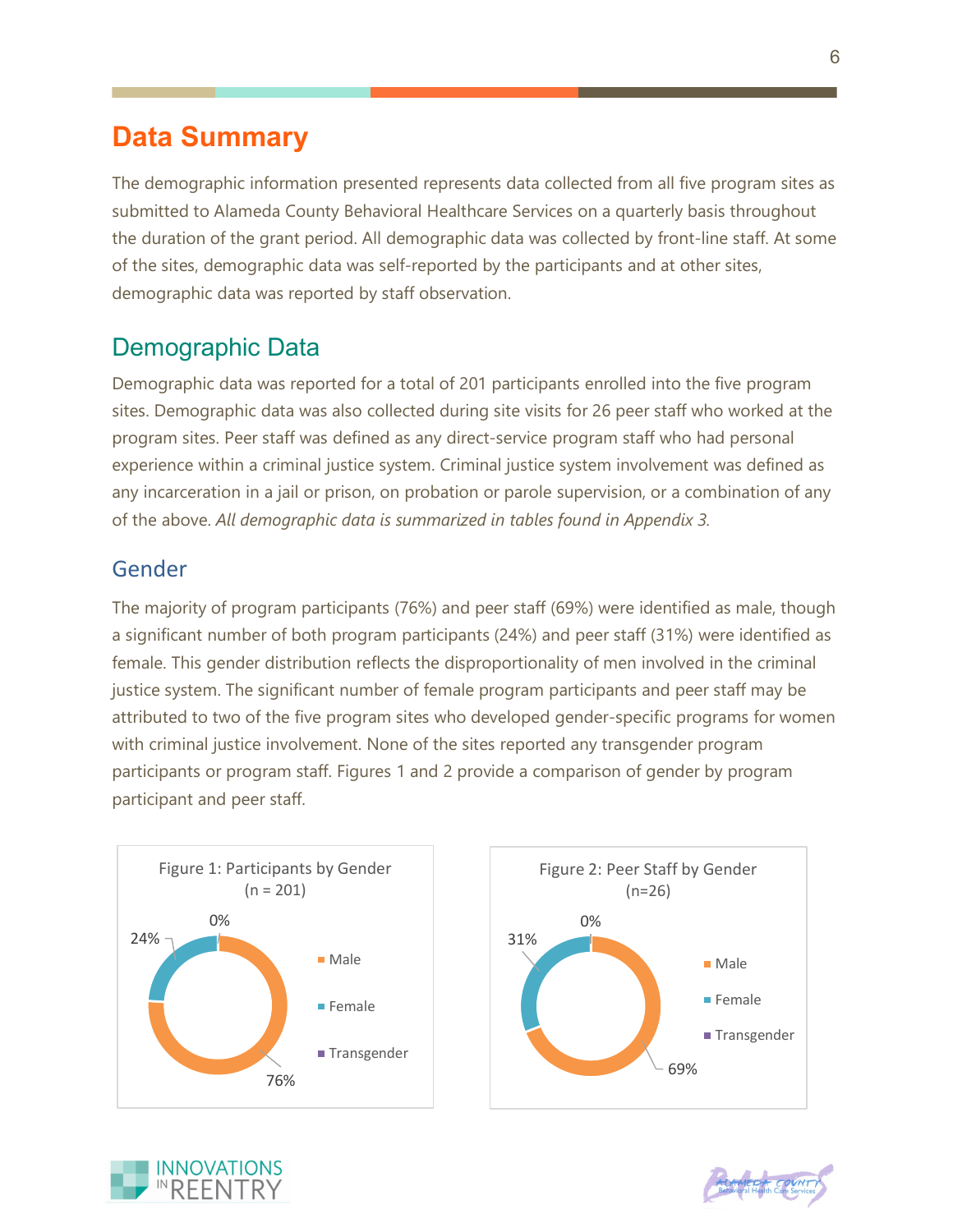#### Race/Ethnicity

The vast majority of both program participants (77%) and peer staff (85%) were identified as African American. The next highest ethnicity reported for program participants was Latino/a (9%) followed by Asian (3%), Hawaiian/Pacific Islander(2%) and Caucasian (2%). There was a significant number of peer staff, or 12%, who self-identified as Asian or Pacific Islander. All

of the Asian and Pacific Islander staff came from one program site, Asian Prisoner Support Committee who developed a culturally rich program model aimed at serving the reentry needs of the Asian and Pacific Islander community. Figure 3 provides a comparison of race/ethnicity by program participant and peer staff.



#### Age

The age distribution of program participants demonstrated a significant number of transitional age youth (16-25 years old) at 32% or younger adults (26-44 years old) at 41%. Additionally, 20% of program participants were 45-59 years old and 7% were 60 years or older. The significant number of younger participants may be attributed to one program site, Oakland



Community & Youth Outreach, who developed a program specifically aimed at meeting the reentry needs of young people living in Alameda County. The majority of peer staff, or 65%, were 26-44 years old. Figure 4 provides an age distribution and comparison by program participant and peer staff.



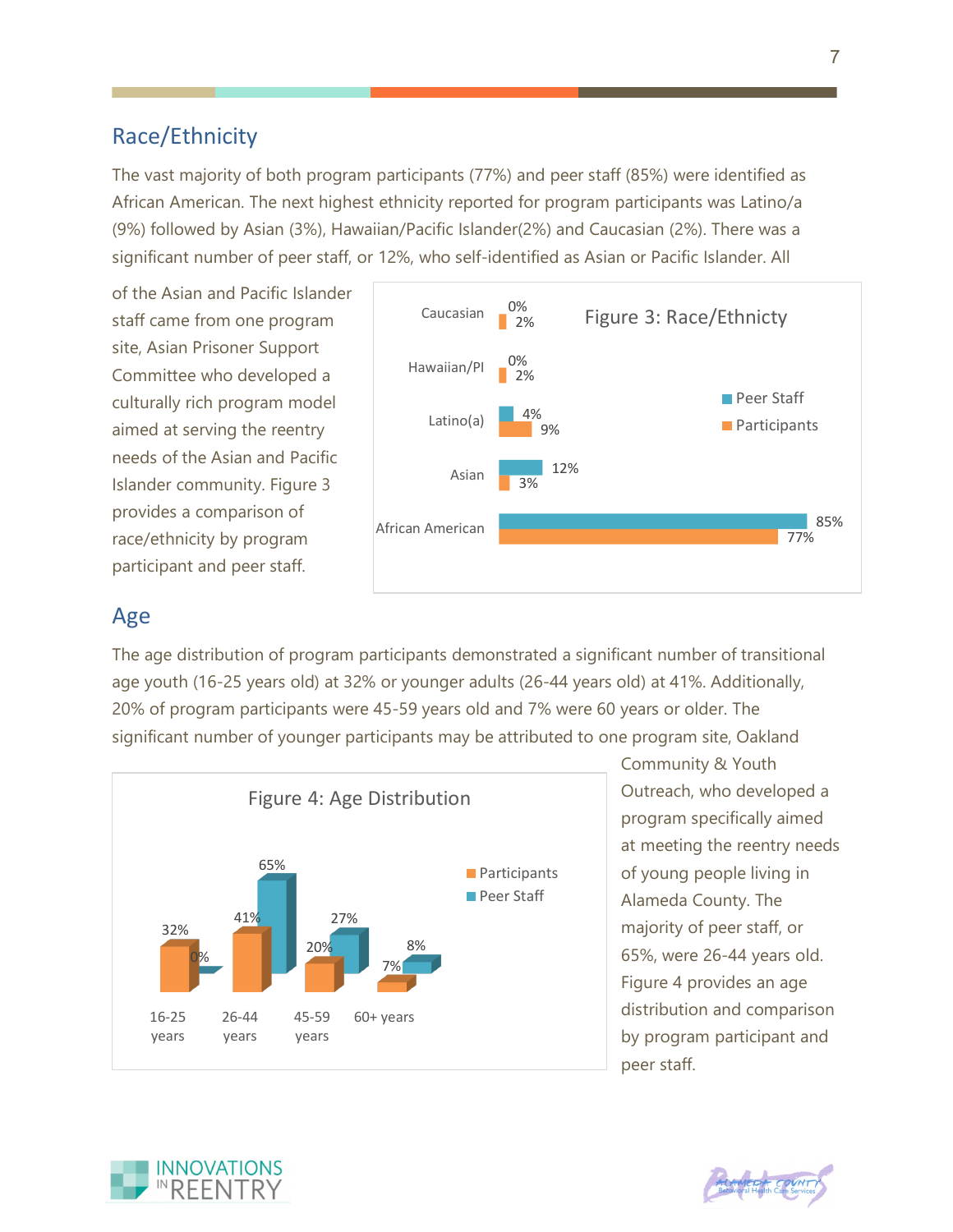#### Residence Location

Program sites reported participants living in multiple cities within in Alameda County. The cities most cited include Oakland, followed by Hayward, Alameda, Berkeley and Emeryville. Figure 5 provides a distribution map of program participants' residence location.



#### Criminal Justice System Involvement

Participant criminal justice system involvement was defined as one of the following variables: 1) currently on probation, 2) currently on parole, 3) arrested during participation in program, 4) new conviction during participation in program, or 5) violation of terms of community



supervision during participation in program. Categories were not mutually exclusive and thus criminal justice system involvement could be reported in multiple categories for individual participants. All criminal justice data was documented and reported through staff observation and not verified through a

criminal justice agency. The majority, or 66%, of program participants were on probation and 18% were on parole at time of program participation. Very little additional involvement in the criminal justice system including arrest, new conviction or community supervision violation was observed and reported by staff from any of the sites. Figure 6 provides a breakdown of participant criminal justice system involvement.



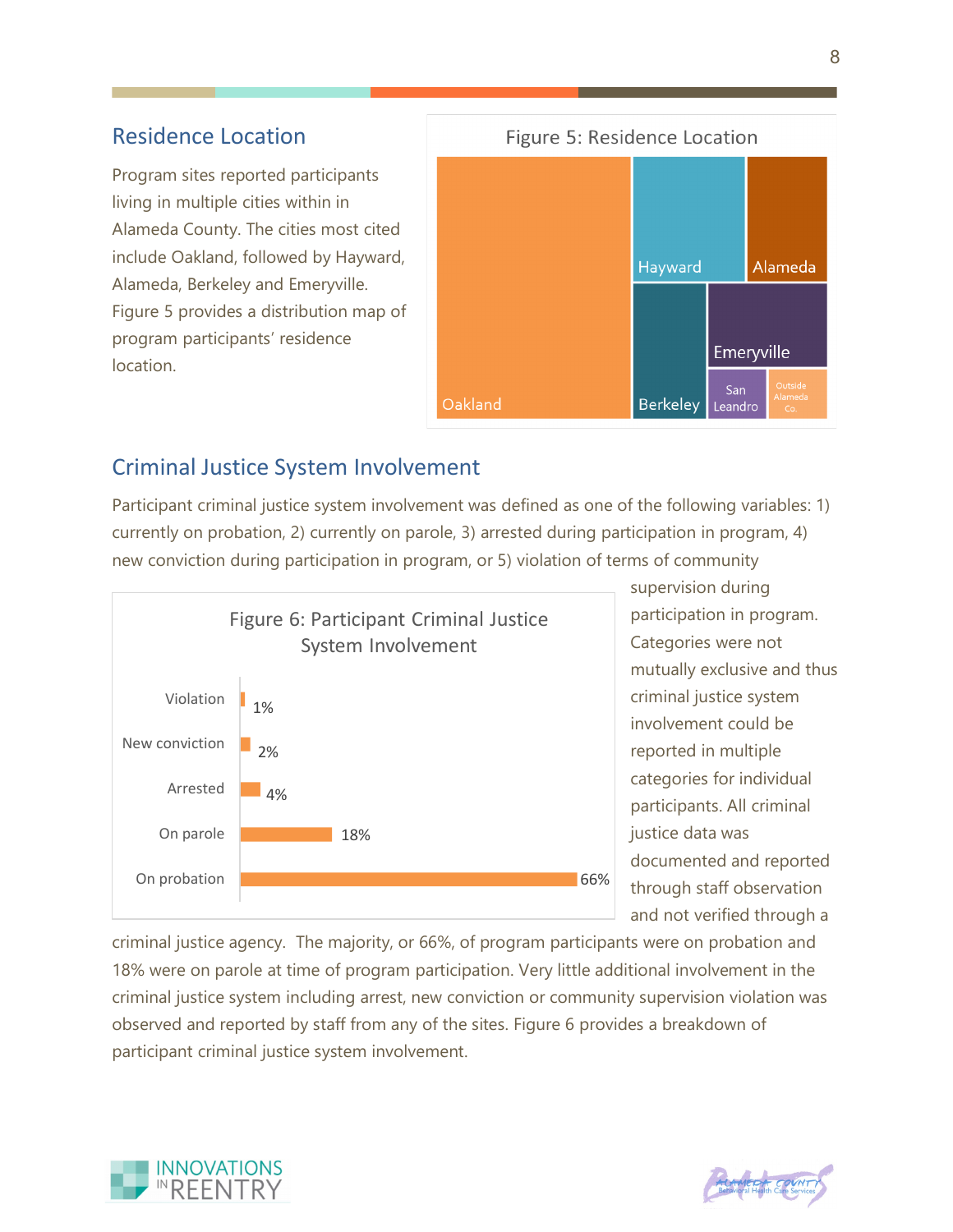### <span id="page-9-0"></span>Employment Outcomes

Employment outcome data for jobs in *any* sector and for jobs in *peer services* was reported for a total of 201 participants enrolled into the five program sites. Employment in peer services was defined as any job placement made within an

*"The County needs to invest on the back end – it gives a lot of money to get people trained but needs to invest more money for employers to hire them."*

- Program Director

agency that provides reentry or other support services for people involved in the criminal justice system, including the grantee sites themselves. Employment data was also collected during site visits for 26 peer staff who worked at the program sites. Peer staff was defined as any directservice program staff who had personal experience within a criminal justice system.

#### Employment Readiness & Support

Sites reported data on employment readiness and support in five service areas: 1) jobs skills training, 2) job search and assistance, 3) referral to *any* job, 4) referral to *peer services* job, and 5) employment plan development. Sites provided employment readiness services with at least 60% of program participants in four of the five service areas with less success providing job referrals to peer services



positions which occurred with only 47% of program participants. All five sites provided all five employment readiness and support services for 100% of their peer staff. Figure 7 provides a comparison of employment support services provided for program participants.

#### Job Placement

Sites reported success in securing job offers for *any* job for 37% of participants and job offers for *peer services* positions for 12% of participants. Of those who were offered jobs, participants were successful at obtaining those jobs. *84% of participants who were offered any job, obtained the job and 80% of participants who were offered a job in peer services obtained* 

*84% of participants with a job offer, obtained a job*

*the job.* Lack of employers willingness to hire people with criminal justice records and turnover in contacts at viable employers were the two most often cited reasons for challenges with obtaining job offers. Sites also discussed the overall lack of jobs in peer services.



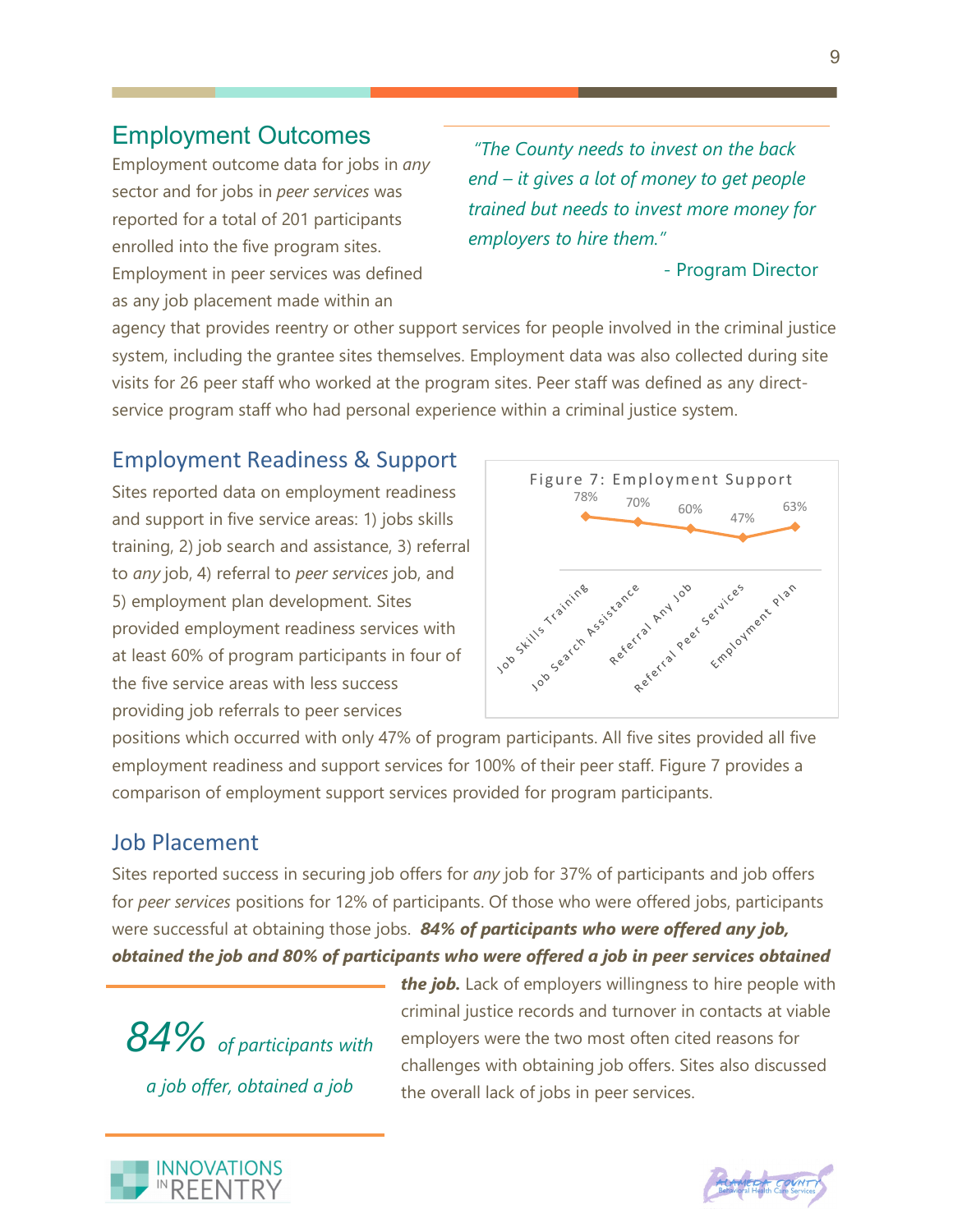#### Job Retention

Sites reported some success with job retention, especially through 90 days after job placement. Job retention was especially high for staff in peer positions within program sites and with program participants placed into *peer services* job. There was less success with job retention for program participants placed into *any* job position. Some of the lack of job retention in peer staff and peer services jobs may be attributed to positions that were funded directly through

Innovations grants, and thus positions ended at the end of the grant cycle. Sites consistently discussed the need for ongoing employment support such as job coaches beyond job readiness and placement in order to strengthen job retention over a longer time period. Sites also discussed the necessity to include trauma-informed support into job readiness programs so that participants, many of whom have histories of trauma, were better equipped to handle conflicts in the



workplace that may trigger a trauma-based response such as anger, frustration or lack of job commitment. Figure 8 provides a comparison of job retention across time for peer staff, program participants employed in *any* job, and program participants employed in *peer services*.

*"It's like we needed a coach all the way, not just to get us on the team, or through the first quarter, we need a job coach all the way through the season from getting a job, to keeping a job, to owning a job."* 

-Program Participant



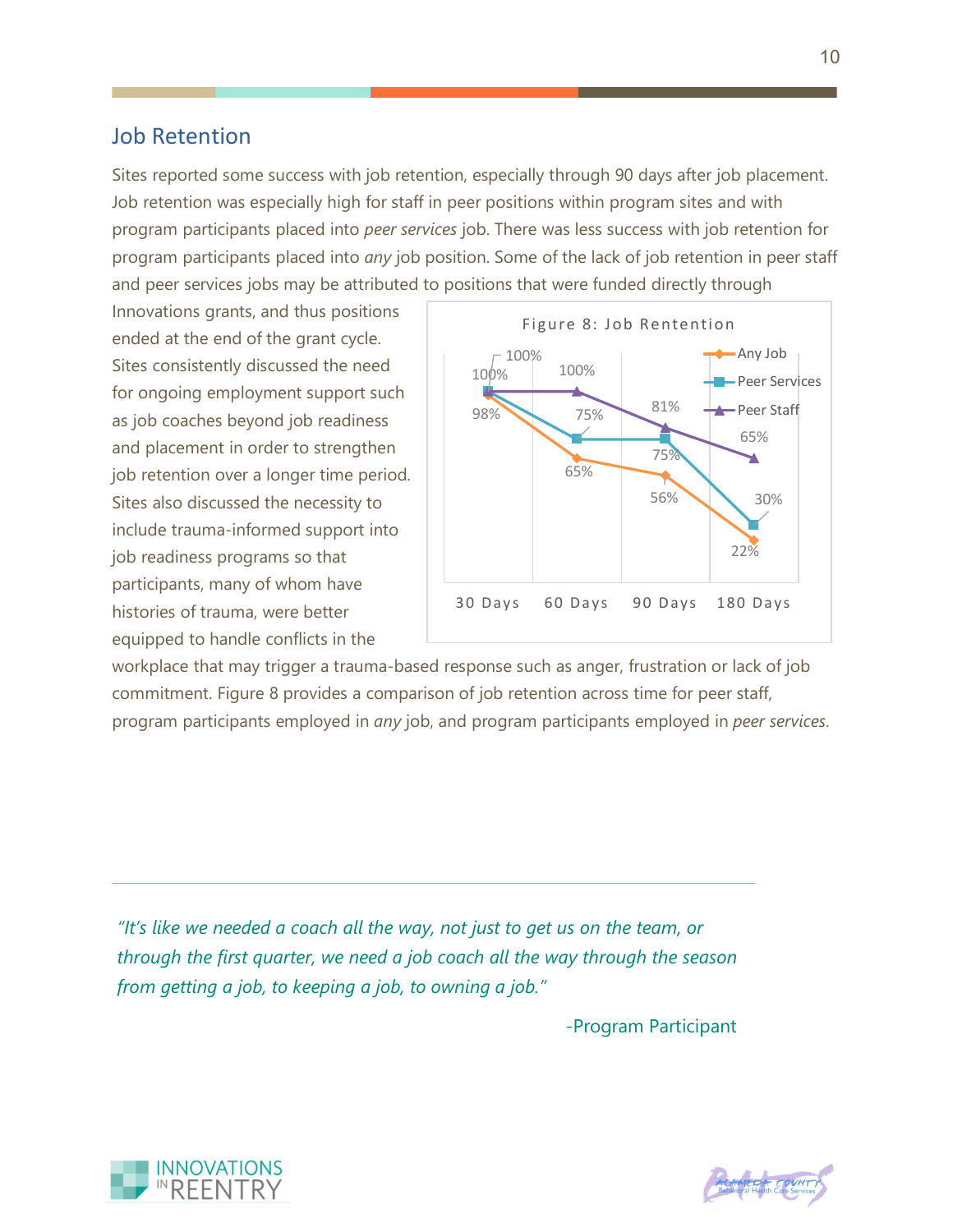#### Hours and Pay

Table 2 provides a breakdown of average hours worked per week and hourly pay for peer staff positions, program participants employed in *any* position, and program participants employed in *peer services* positions. Of interest, program participants placed into peer services, on average, made \$1.63 more per hour at \$16.18 per hour than participants placed into any job paid on average \$14.55 per hour. This data indicates that if people are able to find and be placed into peer service jobs, on average, the positions pay a viable and livable wage.

| Table 2: Average Hours Per Week and Hourly Pay         |                                                |                              |  |  |
|--------------------------------------------------------|------------------------------------------------|------------------------------|--|--|
|                                                        | <b>Average Hours</b><br><b>Worked Per Week</b> | <b>Average Hourly</b><br>Pay |  |  |
| Program Participants Placed into Any Position          | 19.3 hours                                     | \$14.55                      |  |  |
| Program Participants Place into Peer Services Position | 20.8 hours                                     | \$16.18                      |  |  |
| Peer Staff                                             | 14.5 hours                                     | \$19.75                      |  |  |



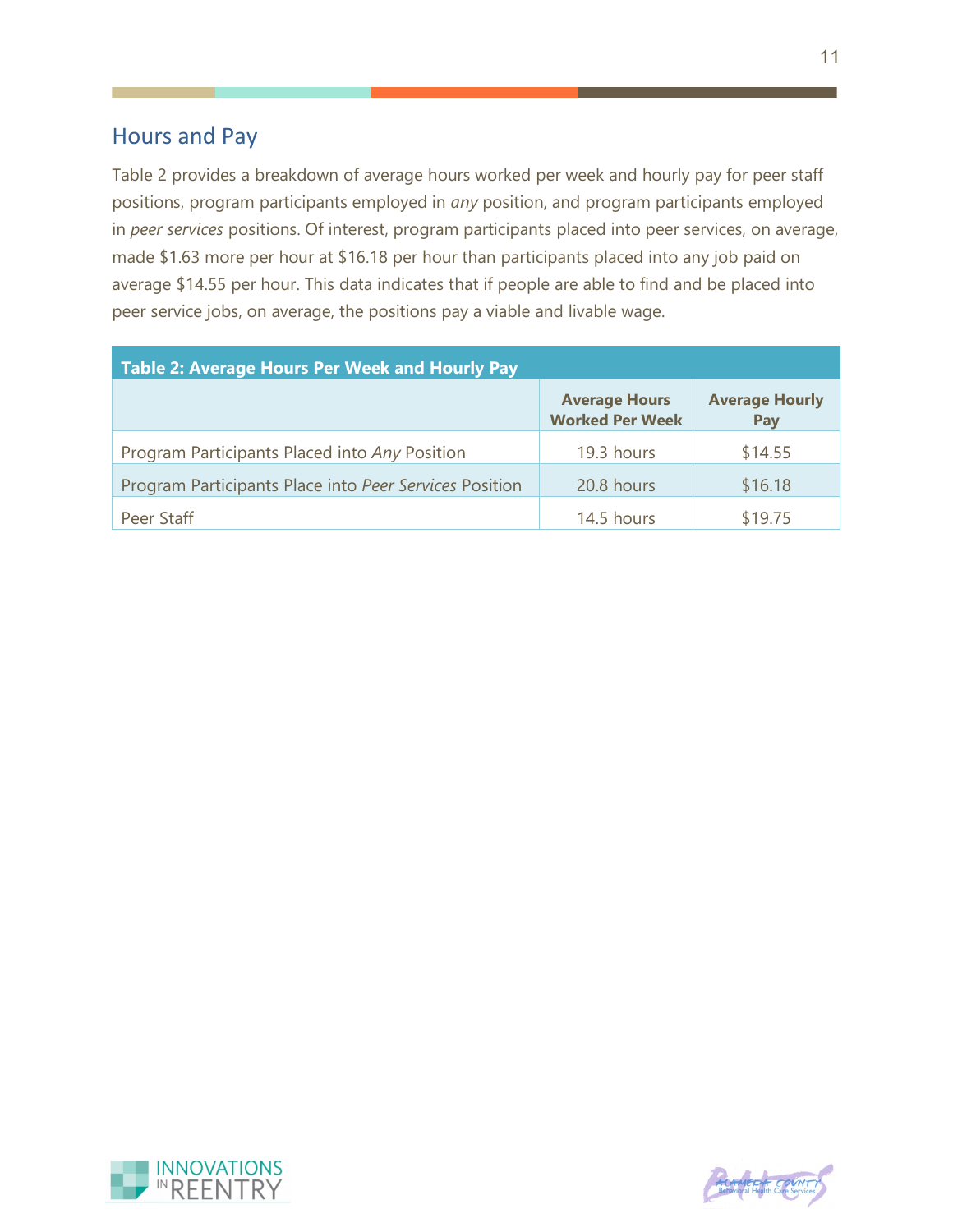## <span id="page-12-0"></span>**Recommendations and Lessons Learned**

The following is a list of recommendations and lessons learned as drawn from information collected during participant focus groups and staff interviews and from information collected through reports submitted to the County by each of the five program sites.

#### **Peer-based employment models** work in ways other programs do not.

Participants shared unanimously at every site the importance and value of having peer-based staff work within the programs. Participants discussed the authenticity, trust, and empathy that

peer staff could establish in ways that other staff could not. They felt peer-based staff were especially important given the level of distrust, powerlessness, and shame felt by people who had been involved in the criminal justice system.



*"It's like family. Don't feel like I am working with a case manager. It's like I am talking to an auntie, brother, sister. They keep it real with you – straight across the aboard. But you ain't gonna hear that from others that don't know…it just ain't gonna work."*

- Program Participant

#### Job readiness and placement is not enough, require **peer-based job coaches**  for all employment programs.

Evidence demonstrates that adding mentoring such as peer-based job coaches increases the success of employment programs for people with criminal justice system involvement including outcomes that indicate participants are more likely to find a job, participants are more likely to keep a job, and participants are less likely to recidivate (Bauldry, et al. 2009)



#### Link **trauma and mental health** to employment readiness and retention.

*"People don't just get trauma in 1, 2, or 9 months. We are dealing with a linage of trauma. Participants are learning employment skills when they are in the healing* 

*circles, learning communication skills, and getting to the core of deep rooted healing. Once they do get the job, they can come back and continue to get the support they need to keep the job. It's like we are creating a co-occurring mental health and employment program."*

- Program Director



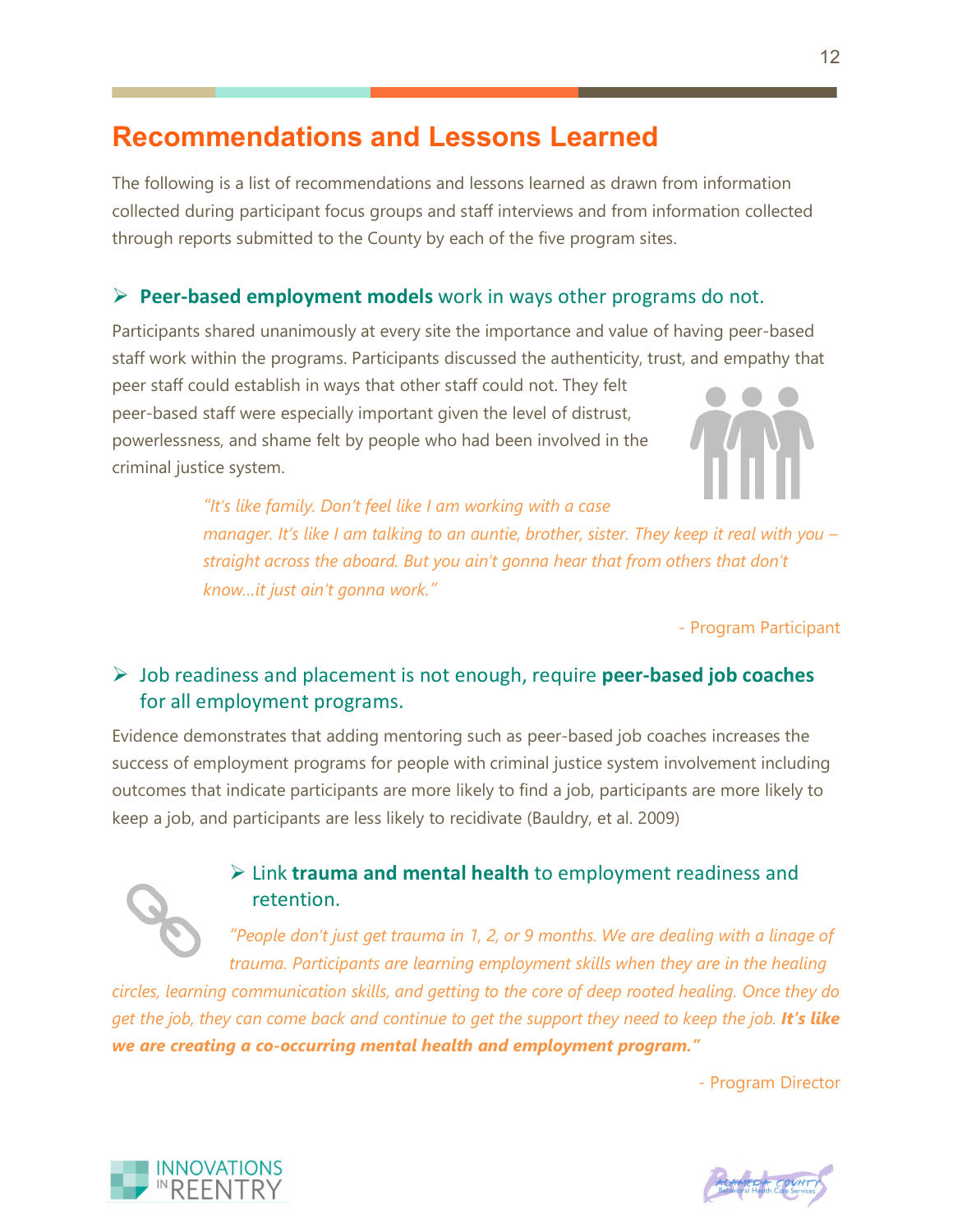#### **Families also need support** and should be included in future Innovations in Reentry programs.

There is a growing body of information and research that has established the effects of parental criminal justice system involvement on children and families who are left behind when their loved ones become incarcerated.

Some of this research indicates that providing support for children of incarcerated parents not only benefits children during their parent's incarceration, but also strengthens positive outcomes for children and parents upon reentry including stronger likelihood of parental involvement in children's lives and lower parental recidivism rates (LaVine, Naser, Brooks, & Castro, 2005; McClure et al., 2015). Alameda County Innovations programs would be strengthened by considering how to incorporate support for children and families into their Innovations in Reentry initiatives.

*"I took my daughter through all the prisons with me. She been through a lot and now she needs support for her pain too."*

-Program Participant

#### $\triangleright$  Programs were successful in working with some of the most vulnerable members of our reentry community.

Many of the program sites described successful efforts to outreach and engage individuals in the reentry community who were at high risk for recidivism or living in vulnerable life circumstances. Examples of participants included young adults who had previous gang involvement or had been involved in violent offenses or working with people who were chronically homeless and struggling with mental illness and substance use while living on the streets of Alameda County.

*"People came to our program who were previously in homeless encampments because they truly had no social support. People came back to life. They were given purpose again, given validation for who they are."*

- Peer Staff Member



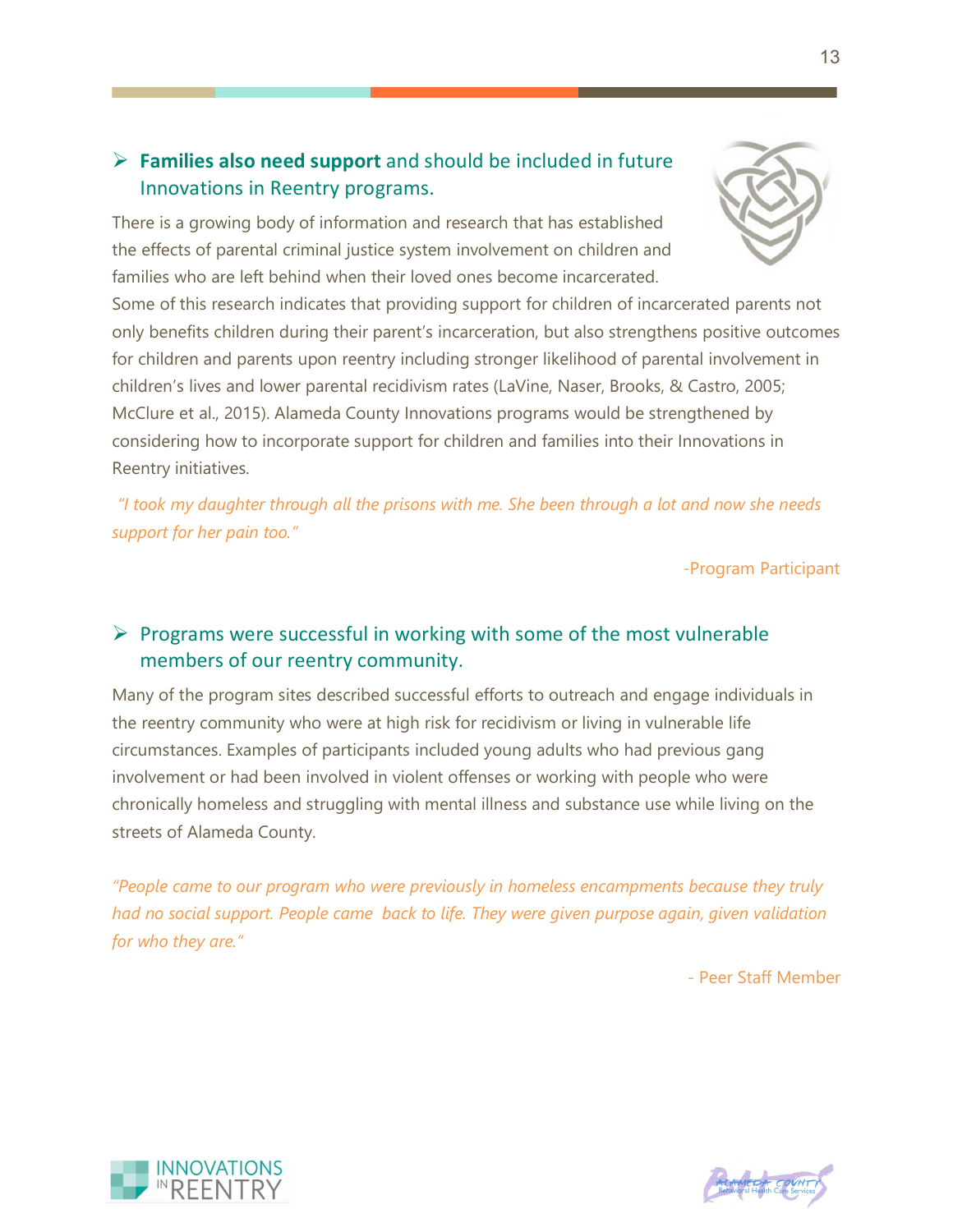#### **Increase engagement and education of employers** through job fairs, county employment program, and word of mouth.



Alameda County has invested in engaging and encouraging employers to hire people with criminal justice involvement. The County-sponsored reentry employment fairs were mentioned by many participants as a highlight of the program. There is still work to be done to engage and identify additional employment opportunities for people in reentry programs, especially in peer services.

*"I learned that there a lot of employers that will hire felons (like Tesla, Fire Departments, AC Transit, Greyhound, airports, County of Alameda). The fact that they knew and were still there. Did they get the memo? Did they know the fair was for people in the system? I was very surprised, it gave me motivation."*

- Program Participant

*"If we had more time and resources, we could do more education and advocacy with employers. We would hear a place was accepting applications from people with felonies, but then there would be a new human resources director – our guy made it all the way to the hiring step, but then no job."*

- Program Director

#### **Identifying with a community** is key for reentry success.

*"We intentionally focused on building a community of peers [both staff and participants] from the multitude of reentry populations. Lifers to shorttermers, recently released to those who have been out for a while. The hope was to bring together people of color with lived experience in the* 



*system to create space, build opportunities for discovering living wage jobs and careers, and build a community of support by traveling together, eating together, being vulnerable together."*

- Program Coordinator





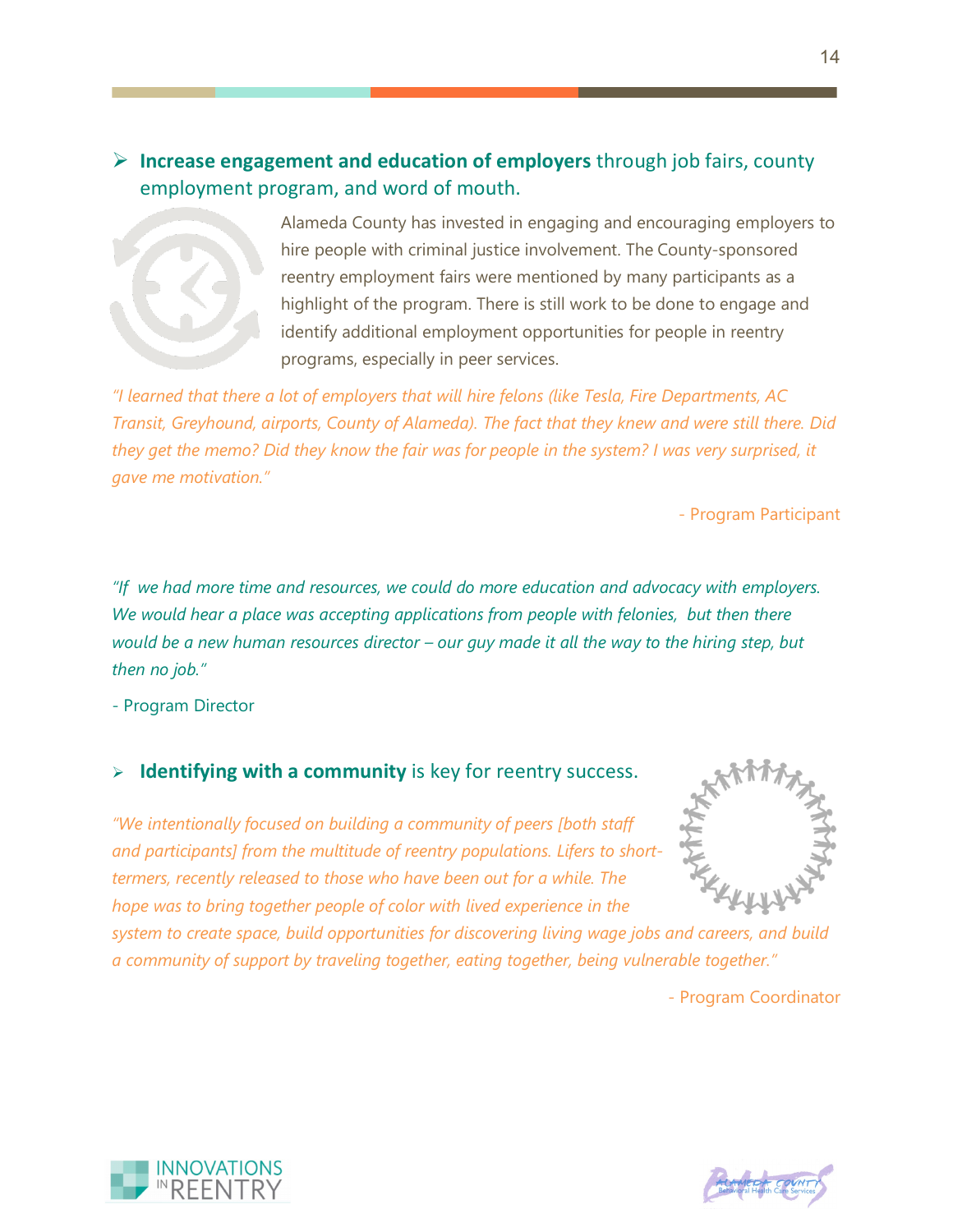## <span id="page-15-0"></span>**About the Evaluators: The Bridging Group**

Founded in 2008, The Bridging Group (TBG) is a consulting firm focusing on the effect of incarceration on the public's health, families and community re-entry. The company's expertise includes: 1) Capacity Building Assistance &



Organizational Development; 2) Evaluation & Research; 3) Fund & Program Development; 4) Policy Development; and 5) Training, Education & Dissemination. Together, the principal consultants have over 45 years of experience working on the development, implementation and evaluation of programs serving individuals and families affected by the criminal justice system. In addition to the principal consultants, The Bridging Group works with a team of affiliated consultants who represent some of the country's leading experts in criminal justice-based program development, training, evaluation and dissemination. TBG staff has extensive experience working with government agencies at the local, state and federal levels and globally with projects in Haiti, Kazakhstan, Kenya, Kyrgyzstan, Russia, Tajikistan, Thailand, Trinidad, Ukraine, and Uzbekistan. TBG also has a strong community/ academic partnership with the University of California, San Francisco.

For more information about The Bridging Group, please visit thebridginggroup.com or contact info@thebridginggroup.com.



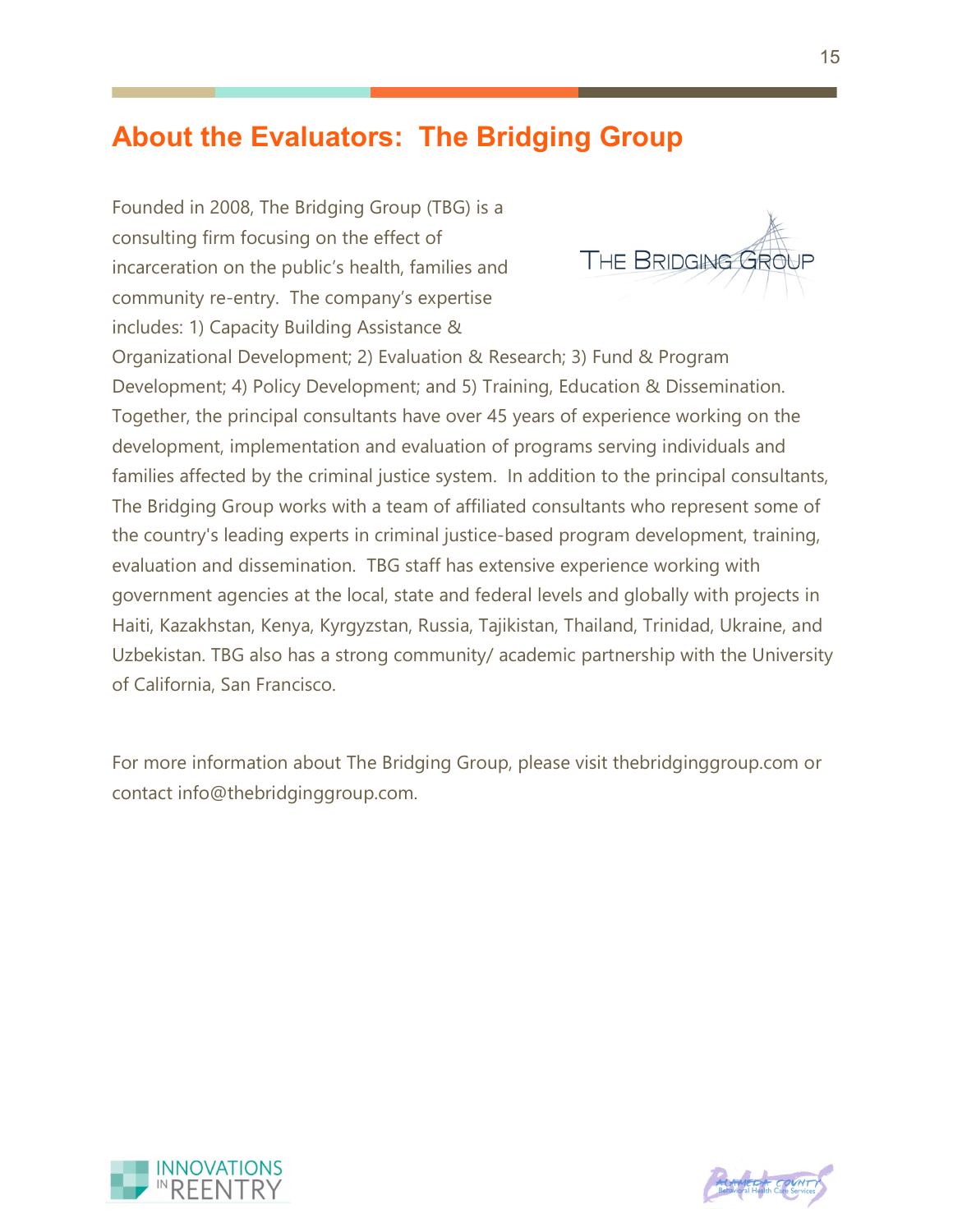## <span id="page-16-0"></span>**Appendices**

## <span id="page-16-1"></span>Appendix 1: Participant Focus Group Guide

#### **IIR Participants in Re-Entry Workforce Development Programs** *Focus Group Guide*

Facilitator Script: Before we get started today, I want to outline what is going to happen during the next hour or so and answer any questions you may have. Once again, my name is [NAME]. I've asked you to come today to share your thoughts about [PROGRAM NAME] and the experiences you had participating in this program. There are no right or wrong answers today; I want you to feel free to share your thoughts, feelings and opinions with me. Our goal is to make these kinds of programs stronger and possibly available to more people, and it's important for us to learn what kinds of experiences participants in the program have in order for us to do that. I am going to be asking you questions about things you liked, things you didn't like, and your ideas for what else a program like this could do. No one from Alameda County or [GRANTEE AGENCY] is here so that you'll be able to speak freely, and I will not tell any of the staff members who said what. I will be talking with the staff at [GRANTEE AGENCY] and at the County about the ideas that came up in this group because that will help them know what they're doing well and what they could improve. If there is anything you're particularly concerned about keeping private from the staff, please let me know and I will not include these comments in our discussion with the staff or the final report provided to the County.

Privacy is really important today. I've just been explaining how we protect your privacy in terms of the agency and county staff. I also want to emphasize that we all need to protect each other's privacy within the group. When you are talking, please be sure not to use each other's names or the names of other people you're talking about. Please also remember that what is said in this group stays in this group; I ask that you not share information with people who are not here. Although I hope everyone will respect this, I can't guarantee that they will, so when you are talking, you might not want to reveal very personal details or information that you don't want spread around.

We're going to talk for about an hour today. I'll ask questions, but mainly I want to hear from you. As you were informed before, I will be recording this conversation so that I can remember later what was said. [GRANTEE] or County staff won't hear the recording, only I will be able to listen to it and I won't play it for anyone else. The recorder is not turned on yet; before I turn it on, does anyone have any questions for me?

*Answer questions, then turn on recorder*



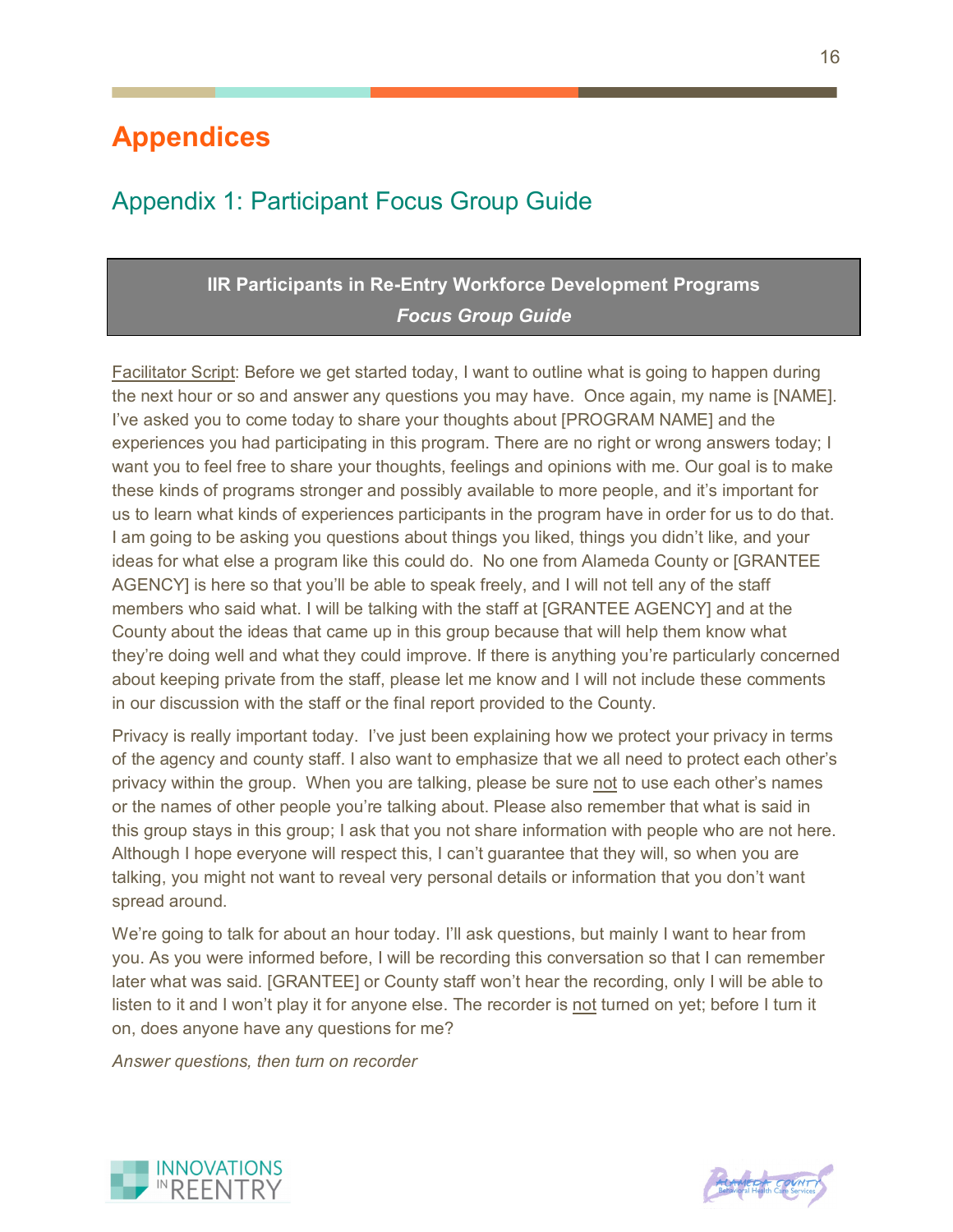#### **Questions**

- 1. How would you describe [INSERT PROGRAM NAME] to someone who didn't know anything about the program?
- 2. How did you find out about the program?
- 3. What do you like about the program?
- 4. What would you change about the program if you were to help design it in the future? a. What would you add to the program?
- 5. Did your thoughts about what types of jobs might work for you change because of being in in this program?
	- a. If yes, how did your thoughts change?
- 6. What made the program "work for you"?
	- a. (i.e., helping you get a job, feel more prepared to get a job, more able to keep a job, more confident about getting a job on your own, etc.)
- 7. What kind of jobs were you directed to?
	- a. How did you like this process?
- 8. Can you tell me a little about your relationship with the staff of [INSERT PROGRAM NAME]?
	- a. What did they do that you liked?
	- b. What would you suggest they do differently if they were to run this program again?
- 9. This has been a great discussion, and I really appreciate your input. Before we end, is there anything else that anyone would like to share about [INSERT PROGRAM NAME]?



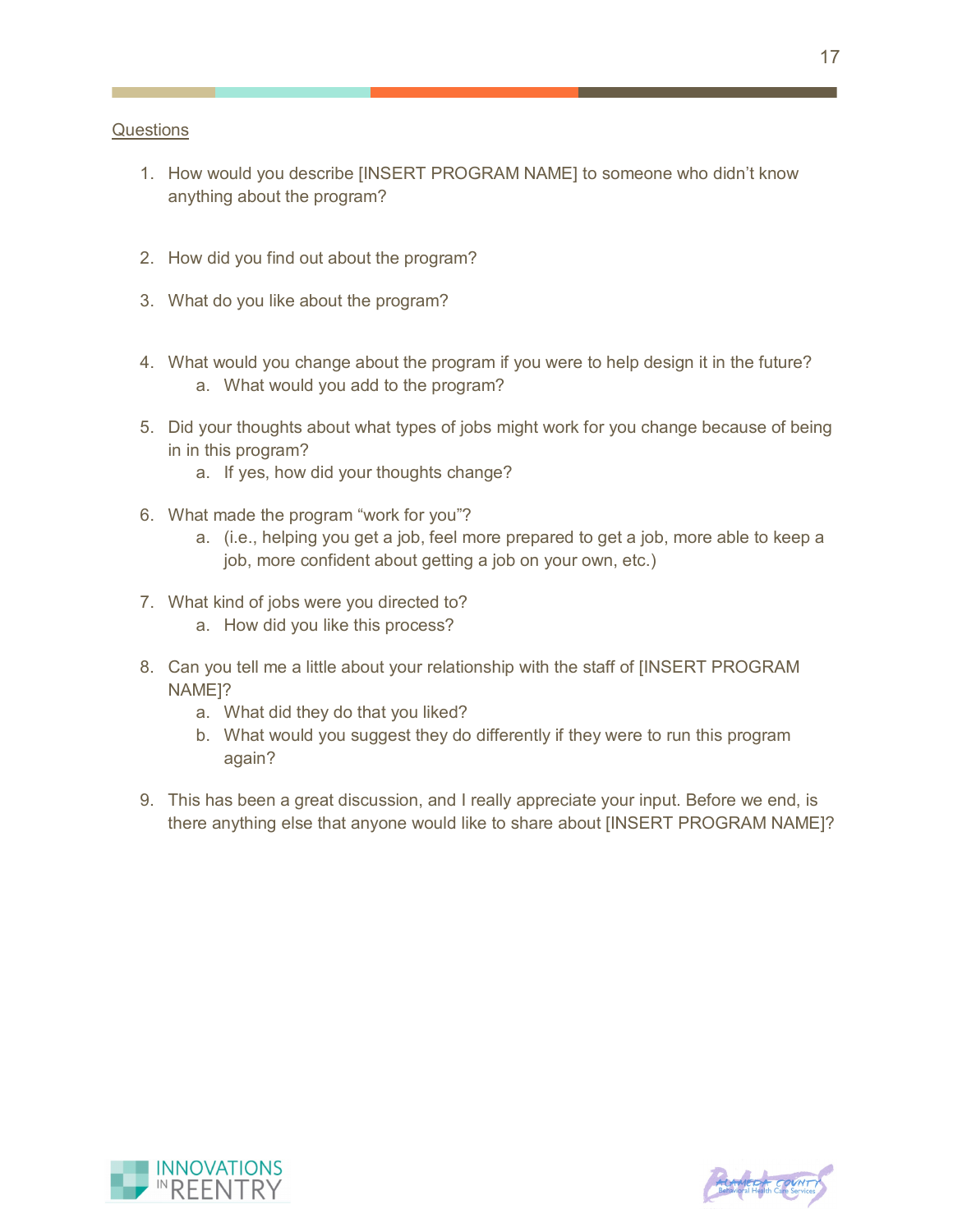## <span id="page-18-0"></span>Appendix 2: Staff Interview Guide

#### **IIR Participants in Re-Entry Workforce Development Programs** *Staff Interview Guide*

#### Questions:

- 1. Please tell me about your program (gain a detailed description of their program design and delivery).
	- a. Why did you develop the program you did? What made you decide to develop the program the way you did?
	- b. How do you think your program has helped people in reentry obtain a job?
	- c. How well did your program do in placing people into **peer service jobs**? What was the difference between these placements and placements into non-peer service jobs?
	- d. Do you have program materials that you are able to share with me (i.e. recruitment flyers, curricula outlines, etc.)?
- 2. What do you think is the most important component(s) of your program?
- 3. What have been the biggest successes for your IIR participants?
	- a. Why do you think they have been successes? What is it about the participants that have gained employment that made them successful?
- 4. *[for collaboration sites only]* What have been the biggest successes to date for the your IIR collaboration?
	- a. Why do you think they have been successes? What is it about the collaboration that makes it successful?
- 5. What were the challenges in delivering your IIR program?
	- a. How can these challenges be addressed?
- 6. What do you see as challenges and/or gaps in services for the IIR program in general in Alameda County?
	- a. Probe: think about this question in the context of what you might recommend to the County as they develop their next IIR RFP.
	- b. How can these challenges and/or gaps be addressed?
- 7. This has been a great discussion, and I really appreciate your honestly and input. Before we end, is there anything else that you would like to share?

*Thank you very much for your time!*



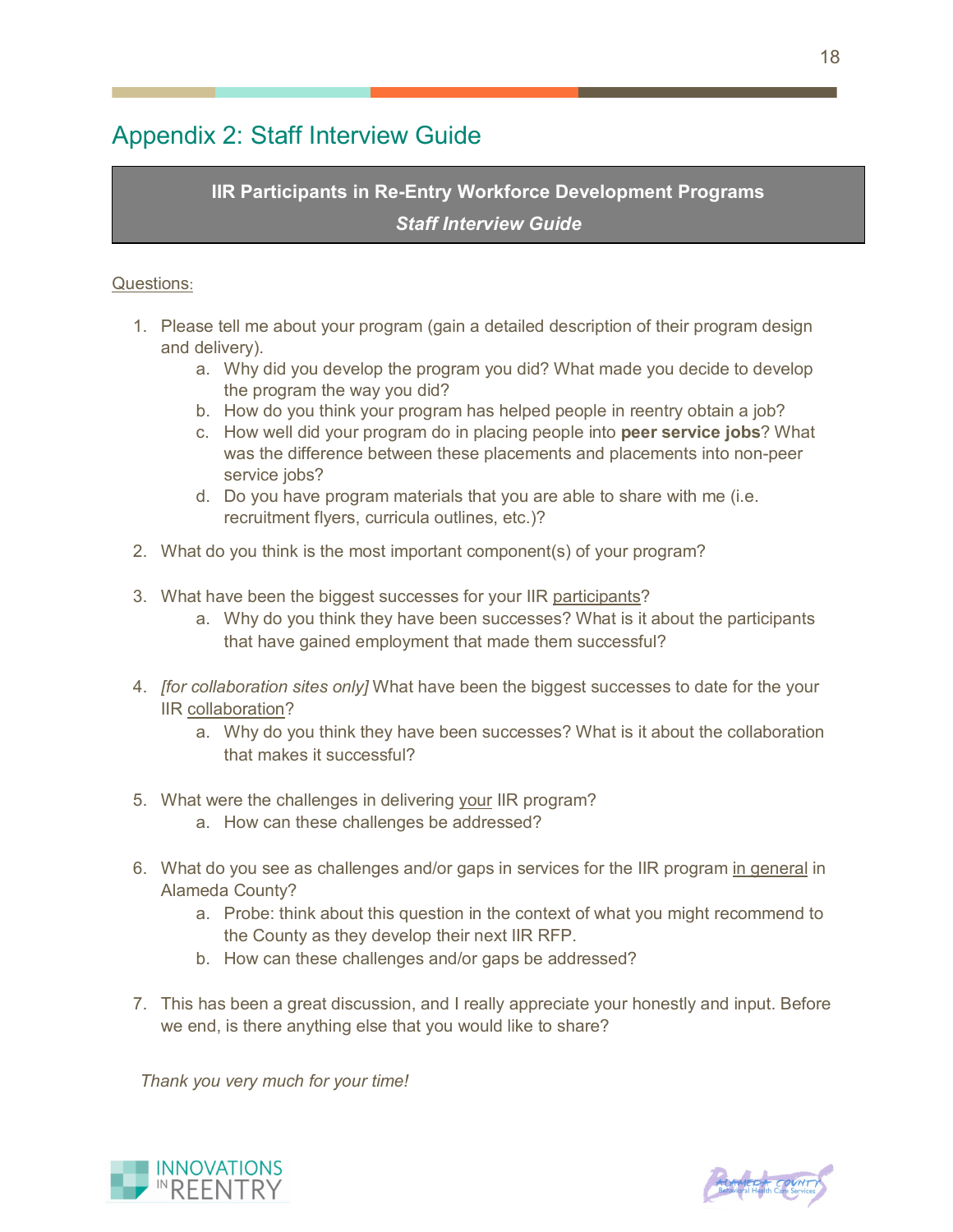## <span id="page-19-0"></span>Appendix 3: Demographics Data Tables

| Participant Demographics (N=201) |       |                                        |      |  |
|----------------------------------|-------|----------------------------------------|------|--|
|                                  |       |                                        |      |  |
| <b>Gender</b>                    | %     | <b>Languages Spoken</b>                | %    |  |
| Male                             | 76%   | English                                | 94%  |  |
| Female                           | 24%   | Spanish                                | 5%   |  |
| Transgender                      | 0%    | Other                                  | 2%   |  |
|                                  |       |                                        |      |  |
| <b>Race/Ethnicity</b>            | %     | Age*                                   | %    |  |
| African American                 | 77%   | 16-25 years (TAY)                      | 32%  |  |
| Latino                           | 9%    | 26-44 years                            | 41%  |  |
| Caucasian                        | 2%    | 45-59 years                            | 20%  |  |
| Asian or Pacific Islander        | 5%    | $50 + \text{years}$                    | 4%   |  |
| American Indian/Alaska Native    | $1\%$ | $65 + \text{years}$                    | 2%   |  |
| Multi-racial/Other               | 1%    | *age categories not mutually exclusive |      |  |
|                                  |       |                                        |      |  |
| <b>CJ Involvement</b>            | %     | <b>Sexual Orientation</b>              |      |  |
| On probation                     | 66%   | Heterosexual                           | 95%  |  |
| On parole                        | 18%   | Gay/Lesbian                            | 2%   |  |
| Arrested during program          | 4%    | <b>Bisexual</b>                        | 0.5% |  |
| Convicted of new offense         | 2%    | Don't Know                             | 2%   |  |
| Violated parole or probation     | 1%    |                                        |      |  |